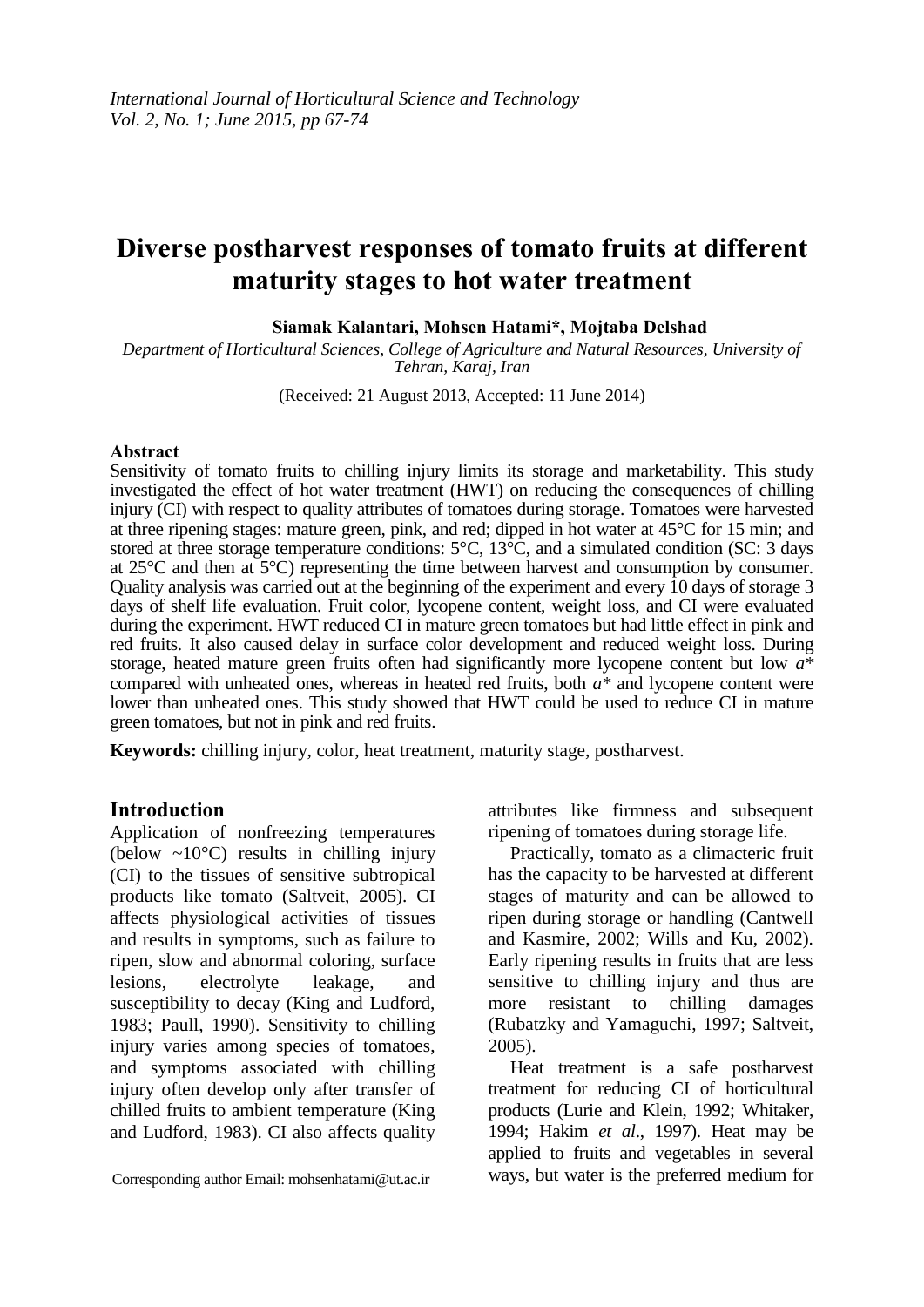most applications because it is a more efficient heat transfer medium than air. This treatment has a number of advantages, which include relative ease of use, short treatment time, reliable monitoring of fruit and water temperatures, and the killing of skin-borne decay-causing agents (Fallik, 2004).

The objective of this study was to evaluate the effects of hot water treatment on the reduction of CI effects on tomatoes harvested at different stages of maturity.

### **Materials and Methods**

#### **Plant material and hot water treatment**

Greenhouse-grown tomatoes (*Solanum lycopersicom* Mill. "Banemi") were harvested on the same day at three ripening stages (mature green, pink, and red), based on their external color as described by the USDA standards (USDA, 1991). Fruits at each maturity stage were divided into two groups; one group was subjected to HWT. HWT was performed by dipping fruits in a large water bath at  $45 \pm 0.5^{\circ}$ C for 15 min. Next, the fruits were air dried at room temperature for approximately 1 hour. Both heated and unheated fruits at each maturity stage were placed at 5°C, 13°C, respectively, or a simulated condition (SC: 3 days at 25°C and then at 5°C). The whole experiment was repeated three times. SC is almost similar to conditions normally occurring in the market chain, which is three days in plastic boxes under 25°C and then at 5°C as household refrigerator temperature: the period between harvest and consumption by consumers. The storage period to ripen was 40, 30, and 20 days for mature green, pink, and red fruits, respectively. Fruit characteristics were evaluated at 10-day intervals. Fruits were stored at room temperature for 3 additional days at the end of storage. All fruits (216 mature green, 180 pink, and 144 red fruits) were kept in plastic containers (54 containers as experimental units) during the experimental period, and on each sampling day, two fruits (as samples) from each container were randomly taken for quality analysis. On the same day, a piece of each

fruit was frozen for required subsequent analyses.

#### **Chilling injury (CI), weight loss, color values, and lycopene content**

Chilling injury was assessed visually according to Lu *et al*. (2010) and Jing *et al*. (2009). After 10 days of storage period, fruits (12 tomato samples from each treatment) were transferred to room temperature for 3 days and then evaluated. Symptoms included skin lesions, severity of irregular coloring, pitting, cracking, and decay. Visual assessment was performed by three evaluators using a  $0-3$  scale:  $0 =$ no injury (no signs),  $1 =$  slight (<20% of surface area),  $2 =$  moderate (20–50% of surface area), and  $3 =$  severe ( $>50\%$  of surface area). CI was calculated as follows:  $CI = (\sum (scale \times N))/total$  fruit number, where N is the number of fruits on the corresponding scale.

The weight of three fruits, corresponding to each experimental unit, was measured at the beginning of the experiment and every 10 days during the storage period. Weight loss was expressed as the percent loss with reference to the initial total weight.

Surface color values were measured using a Minolta Chroma Meter (Model CR-400, Japan) at three random points of the fruits. *L\** (lightness), *a\** (green-red tonality), and  $b^*$  (blue-yellow tonality) values were recorded, and results were expressed as follows:

Hue angle  $h = \tan^{-1}(b^*/a^*)$ , saturation (or chroma)  $C = (a^{*2} + b^{*2})^{1/2}$ .

Lycopene content was determined according to Davies (1965), with minor modifications. One gram of the frozen pericarp was ground and homogenized in 4 mL of precooled hexane. The suspension was centrifuged at 1400g for 6 min (Sigma, D-37620 Osterode am Harz, Germany). The supernatant was collected, and the pellet was extracted twice with precooled hexane. Supernatants were pooled, and the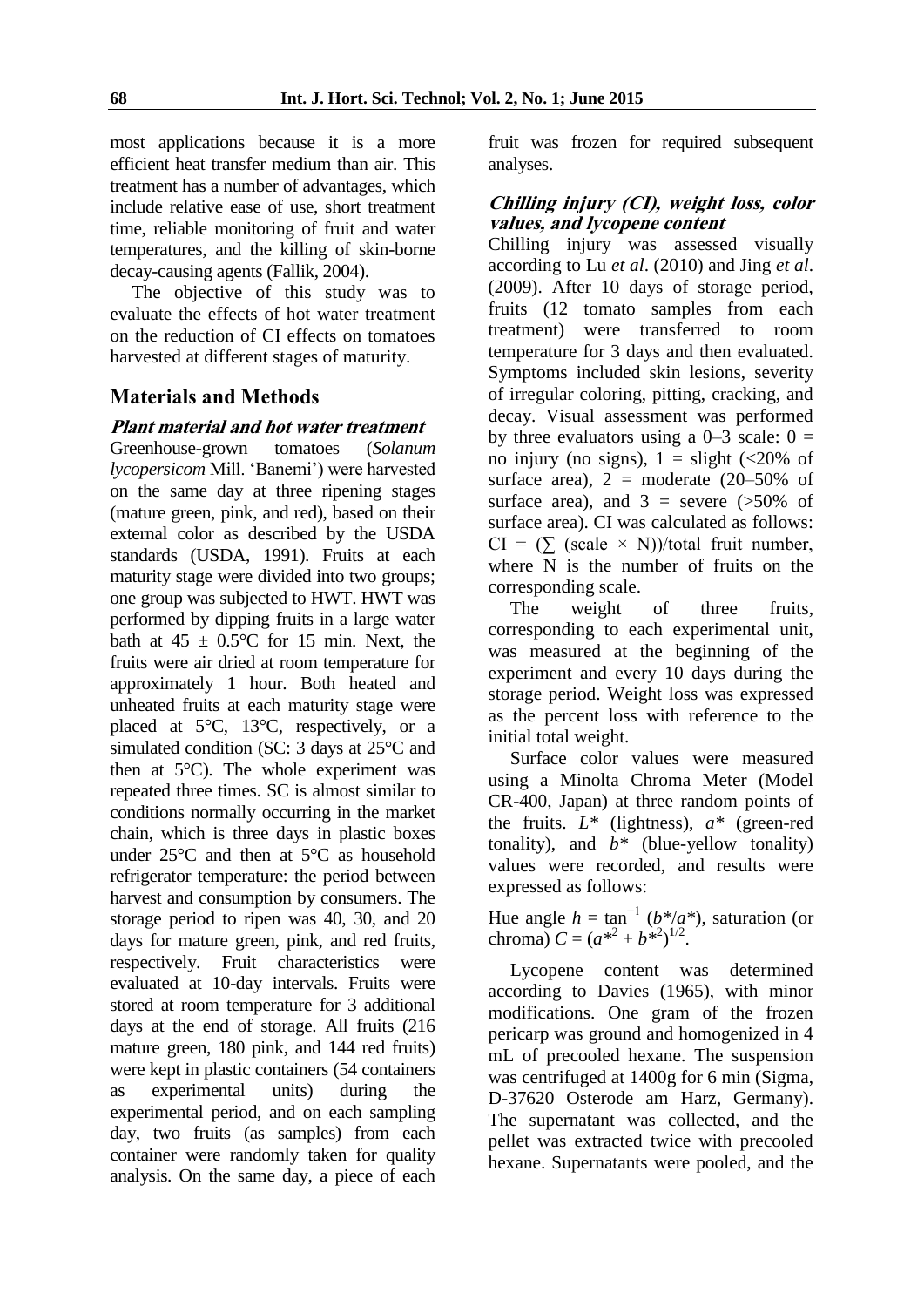absorbance was recorded at 473 nm by a spectrophotometer (UV/VIS Spectrometer, Model Lambda EZ201, USA). The concentration of lycopene (micrograms per gram of fresh weight) was calculated using the extinction coefficient  $(\mathbb{C}^{1\%})$  of 3450: Lycopene content =  $(A_{473} \times v \times 10^6)/(C^{1\%})$  $\times$  100  $\times$  m), where v is the total volume of the extract (8 mL), m is the sample weight  $(1 \text{ g})$ , and  $A_{473}$  is the absorbance at 473 nm.

#### **Statistical analyses**

The experiment was performed according to a factorial design with maturity stages (mature green, pink, and red), storage temperatures (5°C, 13°C, and SC: 3 days at 25 $\degree$ C and then at 5 $\degree$ C), HWT (45 $\degree$ C and control), and sampling times (days 0, 10, 20, 30, 40, and 43 for mature green fruits; days 0, 10, 20, 30, and 33 for pink fruits; and days 0, 10, 20, and 23 for red fruits) as factors, based on a completely randomized design (CRD). Data were subjected to statistical analyses using the SAS (Version 9.1) software. Duncan"s new multiple range test was used to compare the mean of treatments at  $P = 0.05$ .

#### **Results and Discussion**

#### **Chilling injury**

Results showed that the severity of CI was greater in mature green fruits than pink and red fruits and at 5°C and SC-stored tomatoes than those stored at 13°C. HWT reduced CI in mature green tomatoes (*P* < 0.05) as lower values of more pronounced symptoms of CI, such as discoloration, pitting, and susceptibility to disease, were observed in heated fruits than in unheated ones after 10 days of storage (Fig. 1). In pink fruits stored at 5°C and SC, effect of HWT was minimum, and in red fruits, there was no significant difference between heated and unheated fruits. HWT had minimum or no effect on reduction of CI in these fruits because of their more resistance to CI, exposure to cold storage for shorter time, or both. The same pattern of higher CI in mature green fruits than pink and red fruits was observed at the end of the storage period, but there was no significant difference between heated and unheated fruits at all three storage temperatures.







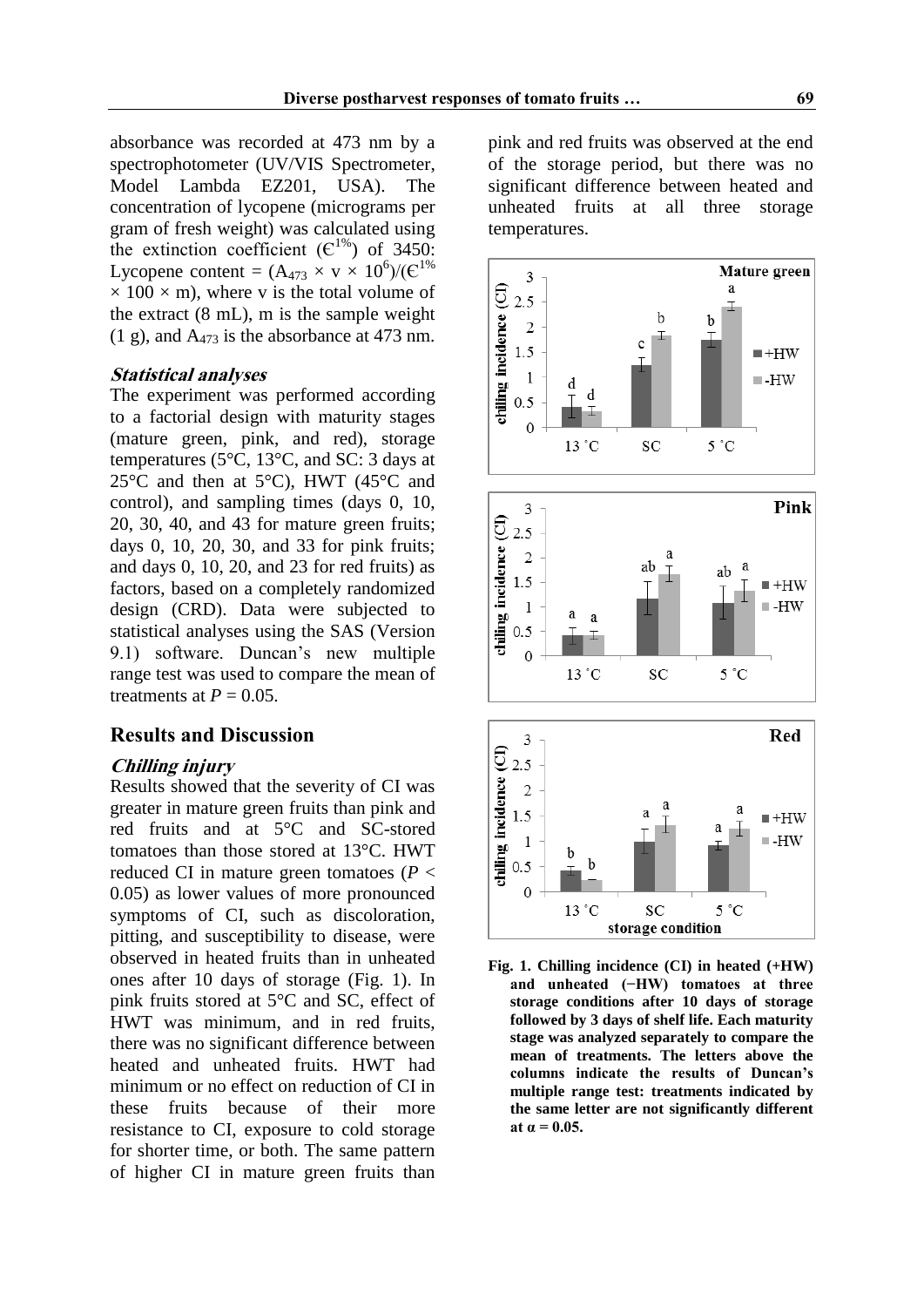Heat treatment can inhibit fruit softening because of CI. The reduction in fruit softening may be because of the inhibition of pectic hydrolysis, perhaps indicating a reduced level of cell wall– degrading enzyme activity, and to the inhibition of ethylene production (Lurie, 1998). Both decay and electrolyte leakage are indirect indicators of CI that can be significantly reduced by heat treatment (Bergevin *et al*., 1993; King and Ludford, 1983). Heat may also induce defense mechanisms in the outer layers of epicarp and biochemical changes in the fruit peel tissue, which enhanced fruit resistance to chilling damage (Fallik, 2004). Causes of lower CI at SC than 5°C can be related to placing at room temperature for the first three days where ripening has advanced and thereby resistance to CI has enhanced.

#### **Weight loss**

Weight loss was influenced by hot water treatment  $(P < 0.01)$ . In mature green fruits, at all three storage conditions, heated fruits had lower rate of weight loss than unheated ones at all storage times (Fig. 2). In red fruits stored at 13°C and pink fruits stored at 5°C and SC, there was no significant difference between heated and unheated fruits.

Effect of HWT on reduction of water loss in mature green tomatoes was significantly higher than that in pink and red tomatoes. The rates of weight loss at the end of storage (40 days) at  $13^{\circ}$ C,  $5^{\circ}$ C, and SC for heated mature green fruits were 10.2, 9.2, and 9% and for unheated fruits were 11.3, 10, and 11.1%, respectively. During the last three days of the experiment (shelf life evaluation) and the first 10 days at SC, there was a severe weight loss because of placing at room temperature.

HWT causes a clear redistribution of the epicuticular wax layer and a significant reduction in cuticular cracks of mandarin (Schirra and D"Hallewin, 1997), thus improving physical barriers to reduction of water loss. Similar results were obtained for hot water rinsing and brushing (HWRB) so that natural openings and barely visible cracks in the epidermis of treated fruits were partially or entirely sealed with rearranged natural wax components present on the cuticle (Fallik *et al*., 1999). Another reason for vindicating lower weight loss in HWtreated fruits is lower rate of respiration. McDonald *et al*. (1999) showed that respiration rates of fruits treated at 27°C were considerably higher than those treated at 39, 42, or 45°C, probably because prestorage heat treatment protection was not afforded to them.

## **Color**

Green and pink fruits stored at 13°C and pink fruits stored at 5°C developed a normal coloration during storage, whereas green fruits at 5°C developed only a "poor" pink color, indicated by *a\** in Figure 2. Storage at 5°C inhibited red color development in both green and pink tomato fruits. HWT had a slightly negative effect on the red color development of both green and pink fruits as unheated fruits had relatively higher amount of *a\** than heated ones during storage. Heat treatment could not prevent the consequences of CI both on undeveloped red coloration of tomato fruits stored at 5°C and on SC-treated tomatoes.

In this study, HWT has been applied on three mature different ripening stages of tomato fruits, whereas previous studies on application of HWT have been carried out only on mature green tomatoes. Whitaker (1994) and Lu *et al*. (2010) reported inhibitory effect of HWT, both on red color development (represented by *a\** or hue angle) in mature green and on breaker stages of tomatoes. There are some conflicting reports about its inhibitory effect on color development (Lurie and Klein, 1992; Jing *et al*., 2009). Different results could be related to effects of different treating temperatures and dipping durations or cultivars. The results of application of heat treatment on mature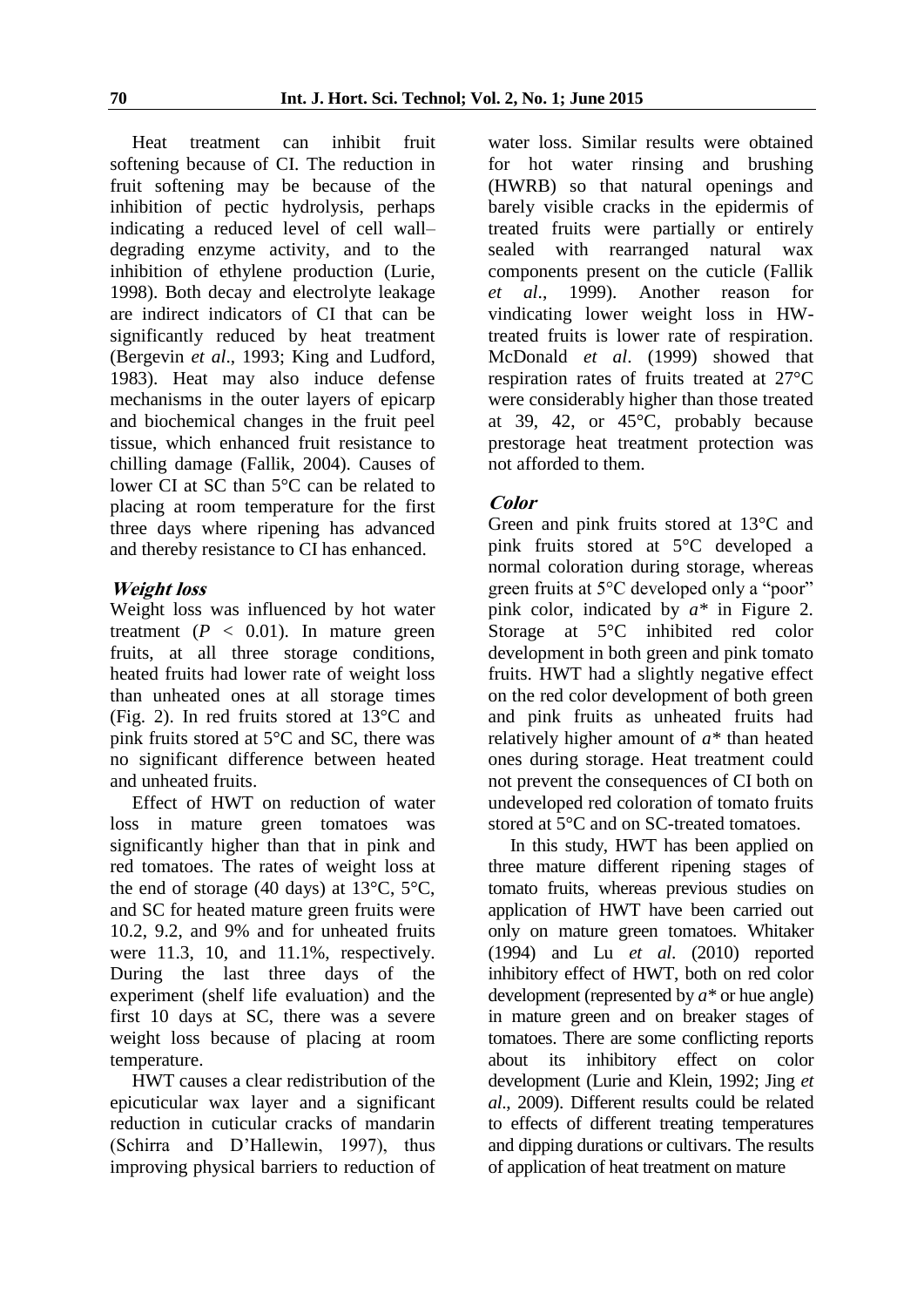

 $15$ 

 $\overline{10}$ 

 $\mathbf{v}$ 

 $\circ$ 

 $50\,$ 

 $45\,$ 

 $\downarrow$ 

35

 $\overline{30}$ 

 $25$ 

 $20\,$ 

 $15$ 

 $\Xi$  $\mathbf{v}$ 

 $\circ$ 

Ō

.<br>م  $\circ$ 

 $-$  +  $-$  R + HW

 $- P$ -HW

 $--\circ--R$  -HW

.<br>1. 영 전 등<br>1. 영 전 등

 $-P+HW$ 

 $-6-HW$ 

 $25$  $\sqrt{3}$ 

 $C+HW$ 

 $\approx$ 

 $\overline{15}$  $\approx$ 'n  $\circ$ 

 $T$ *k*cobene (ra $\overline{5}$ · $\overline{5}$ ·r)

 $30$  $\mathbb{Z}$ 



 $\frac{15}{2}$  $\overline{10}$ 

n

 $\circ$ 

 $\sqrt{2}$ 

 $45$ 

 $\ominus$ 

35

 $15\ 20\ 25\ 30$ 

 $\overline{10}$ 

n

 $\circ$ 

 $\Rightarrow$ 

 $\mathbb{N}$ ċ Time (day)

 $\boldsymbol{\alpha}$  $\check{\circ}$ 

 $(\frac{6}{6})$  ssol тэри $\bf{M}$ 

 $(\frac{6}{6})$  sso] лэр $M$ 

**5 ˚C**

 $20 - 20$ 

 $\frac{27}{22}$ 

 $\overline{12}$  $\overline{a}$  $\mathbf{\Omega}$  $\omega$ οo.  $\ddot{1}$ 

 $\sqrt{p}$ 

€

 $\sigma$  $\sim$ 

 $\sqrt{p}$ 

 $m$   $\infty$ 

 $\sqrt{2}$ 

 $45$ 

 $\oplus$ 

35

 $30\,$ 

 $25$ 

 $20\,$  $\overline{15}$ 

 $\overline{a}$ 

 $\frac{13}{2}$ 

**SC**

**13 ˚C**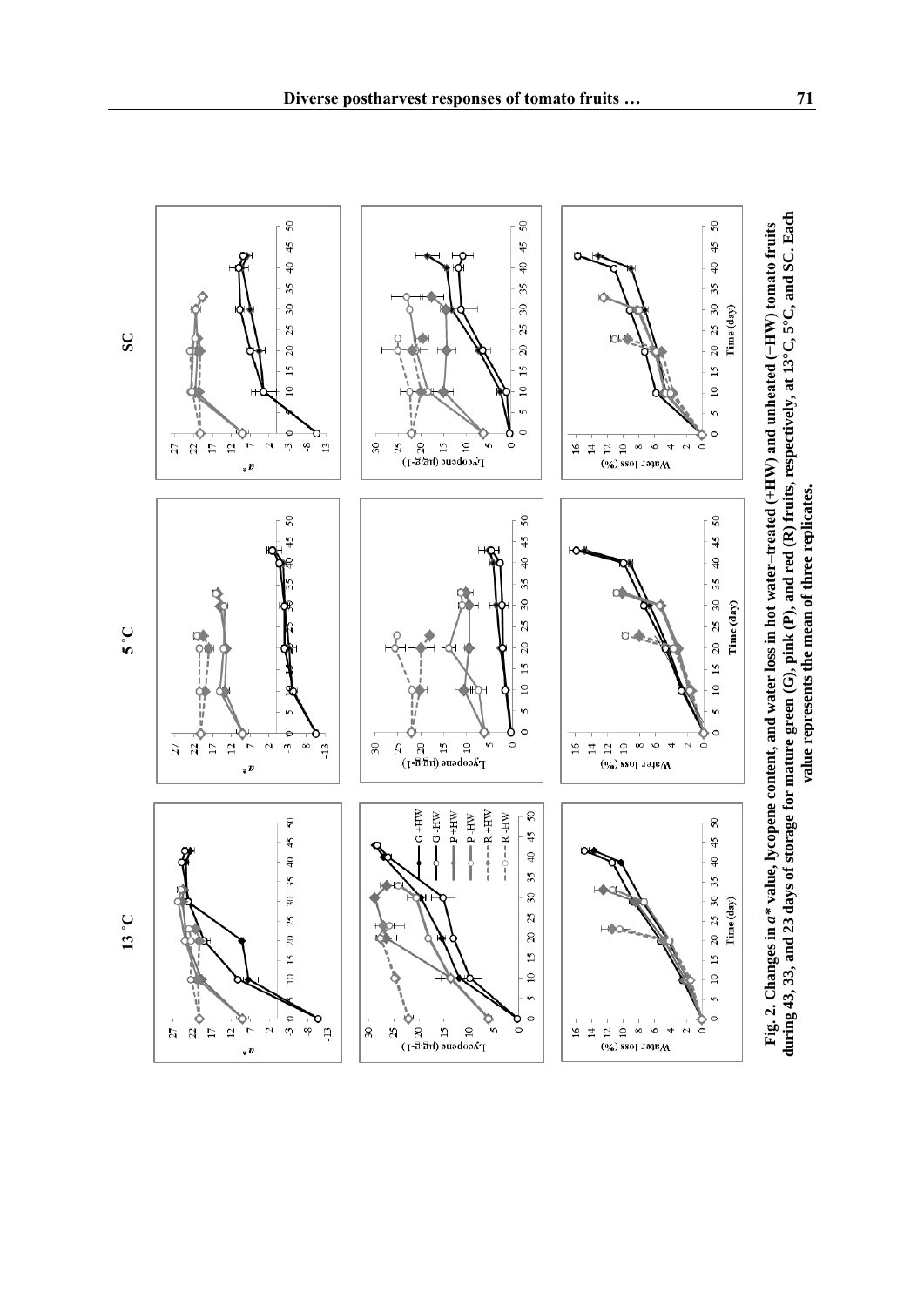green tomatoes can be validated by interpretation of Lu *et al*. (2010) who suggest that the synthesis of ethylene, which synchronizes the ripening processes of climacteric fruit, including color changes, is inhibited at temperatures ≥35°C.

## **Lycopene content**

Effect of HWT on lycopene content of tomatoes depending on their maturity stages and their storage temperatures was different (Fig. 2). HWT enhanced lycopene content of green fruits in all three temperature conditions and also pink fruits stored at 13°C but had no positive effect on red fruits  $(P < 0.05)$ . It is reasonable to conclude that heat treatment before storage at temperatures above 10°C stimulates lycopene development in mature green and pink fruits. Increased lycopene content of mature green fruits because of heat treatment was reported after storing at 12°C for two weeks (Lurie and Klein, 1992).

Lower lycopene contents were measured in heated compared with unheated red and pink fruits stored at 5°C and SC. It seems that temperatures below 10°C causes lycopene degradation in heated red and pink fruits.

In heated mature green and pink fruits, an increase in lycopene levels was observed during three days of shelf life evaluation in both low temperature conditions ( $P < 0.05$ ). Increased lycopene content of heat-treated mature green tomatoes has been noticed after storage at low temperatures, such as 2°C for few days followed by few days at higher temperatures (Lurie and Klein, 1992; Hakim *et al*., 1997; Jing *et al*., 2009). It is concluded that low temperatures inhibit lycopene synthesis, this inhibition can be alleviated by the prestorage heat treatment, and the heated tomatoes developed lycopene pigment after being kept at higher temperatures (Lurie and Klein, 1992).

Heated mature green fruits often had significantly  $(P < 0.05)$  more lycopene

content but low *a\** compared with unheated ones, whereas in heated red fruits, both *a\** and lycopene content were lower than in the unheated ones. Tomato color includes not only lycopene pigment but also other pigments, especially chlorophyll. The *a\** value represents color range from green to red, and high temperature affects synthesis of chlorophyll and lycopene differently, probably because HWT has increased lycopene synthesis in mature green tomatoes but has not accelerated chlorophyll degradation. This contradiction was not found in pink and red fruits because of no or lower chlorophyll content. Sozzi *et al*. (1996) reported that the increase in temperature from 21 to 40°C in 48 hours decreased the degradation of chlorophyll in mature green tomatoes. According to McDonald *et al*. (1999), mature green tomatoes treated in 48°C water not only had the highest color rating (greatest *a*\*/*b*\* ratio) but also contained more chlorophyll than fruits from other heat treatments.

# **Conclusion**

This study showed that HWT has a significant effect on the reduction of CI and on the postharvest behavior of tomato fruits. These effects can be described in the following ways: lower value of CI and weight loss were observed in heated fruits than unheated ones and also increased lycopene content of mature green fruits because of heat treatment.

The results of an HWT are different for the three maturity stages studied because of the observed higher resistance to chilling injury in the green tomatoes. Most of the studies on application of HWT for the purpose of controlling chilling injury have been done on mature green tomatoes. This study applied heat treatment on three ripening stages to compare the responses of each maturity stage to this treatment with the aim of technology transfer to the market. In addition, by providing different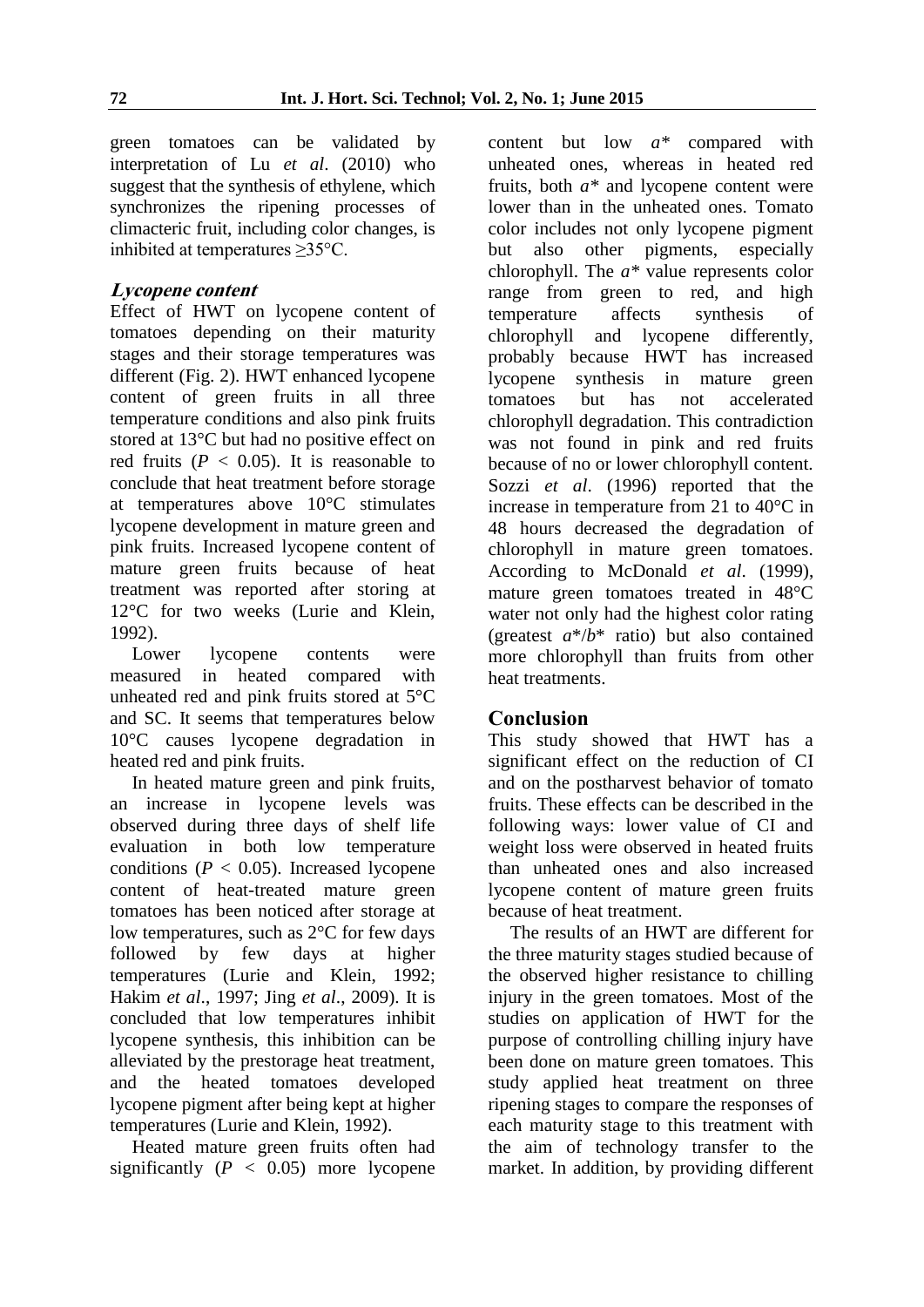storage conditions, non-chilled, chilled, and consumer simulated condition (SC), nearly all possible scenarios for harvested tomato have been explored simultaneously with heat treatment. This may interpret disagreement with previous results, such as results obtained with respect to color and lycopene content.

Storage at 5°C and SC is not recommended for mature green fruits because of their susceptibility to CI and inhibitory effect of these conditions on coloring process. According to the obtained results, long postharvest life in tomato fruits is caused by two factors i.e., harvesting at primary stages of maturity

#### **References**

- 1. Bergevin, M., G.P. L"Heureux, J.E. Thompson, and C. Willemot. 1993. Effect of Chilling and Subsequent Storage at 20˚C on Electrolyte Leakage and Phospholipid Fatty Acid Composition of Tomato Pericarp. Physiol. Plant. 87:522–527.
- 2. Cantwell, M.I. and R.F. Kasmire. 2002. Postharvest Handling Systems: Fruit Vegetables, pp. 407–423. In: A.A. Kader (ed.) Postharvest Technology of Horticultural Crops. University of California, Agriculture and Nature Resources, Davis.
- 3. Davies, B.H. 1965. Analysis of Carotenoid Pigments, In: T.W. Goodwin (ed.) Chemistry and Biochemistry of Plant Pigments. Academic Press, New York, USA. 530.
- 4. Fallik, E., S. Grinberg, S. Alkalai, O. Yekutieli, A. Wiseblum, R. Regev, H. Beres, and E. Bar-Lev. 1999. A Unique Rapid Hot Water Treatment to Improve Storage Quality of Sweet Pepper. Postharvest Biol. Technol. 15:25-32.
- 5. Fallik, E. 2004. Prestorage Hot Water Treatments (Immersion, Rinsing and Brushing). Postharvest Biol. Technol. 32:125-134.
- 6. Hakim, A., E. Kaukovirta, E. Pehu, and I. Voipio. 1997. Effect of Hot Water, Immersion Time, and Length of Storage on Chilling Injury of Tomato Fruit. J. Veg. Crop Prod. 3:17-27.
- 7. Jing, Y., F. Mao-run, Z. Yu-ying, and M. Linchun. 2009. Reduction of Chilling Injury and Ultrastructural Damage in Cherry Tomato Fruits after Hot Water Treatment. Agr. Sci. China 8:304-310.

and maintaining at low temperatures, but this condition could lead to chilling injury; so, HWT can be a useful and inexpensive procedure before storage of mature green tomatoes.

Inhibitory effect of heat treatment on reduction of water loss during storage could recompense low humidity of storage and thereby recompense part of the final storage expenditures. Corresponding to maturity stage, this study showed that hot water treatment is a proper postharvest treatment for tomato fruits and can be suggested as an efficient approach before storage.

- 8. King, M.M. and P.M. Ludford. 1983. Chilling Injury and Electrolyte Leakage in Fruit of Different Tomato Cultivars. J. Amer. Soc. Hort. Sci. 108:74-77.
- 9. Lu, J., M.T. Charles, C. Vigneault, B. Goyette, and G.S.V. Raghavan. 2010. Effect of Heat Treatment Uniformity on Tomato Ripening and Chilling Injury. Postharvest Biol. Technol. 56:155-162.
- 10. Lurie, S. 1998. Postharvest Heat Treatments of Horticultural Crops. Hort. Rev. 22:91-121.
- 11. Lurie, S. and J.D. Klein. 1992. Ripening Characteristics of Tomatoes Stored at 12˚C and 2˚C Following a Prestorage Heat Treatment. Sci. Hort. 51:55-64.
- 12. McDonald, R.E., T.G. McCollum, and E.A. Baldwin. 1999. Temperature of Hot Water Treatments Influences Tomato Fruit Quality Following Low-temperature Storage. Postharvest Biol. Technol. 16:147-155.
- 13. Paull, R.E. 1990. Chilling Injury of Crops of Tropical and Subtropical Origin, pp. 17-36. In: C.Y. Wang (ed.) Chilling Injury of Horticultural Crops. CRC Press, Boca Raton, FL, USA.
- 14.Rubatzky, V.E. and M. Yamaguchi (eds.). 1997. World Vegetables: Principles, Production, and Nutritive Values. Chapman & Hall, New York, USA.
- 15. Saltveit, M.E. 2005. Postharvest biology and handling, pp. 305–324. In: E. Heuvelink (ed.) Tomatoes. CAB International, Wallingford.
- 16. Schirra, M. and G. D"Hallewin. 1997. Storage Performance of Fortune Mandarins Following